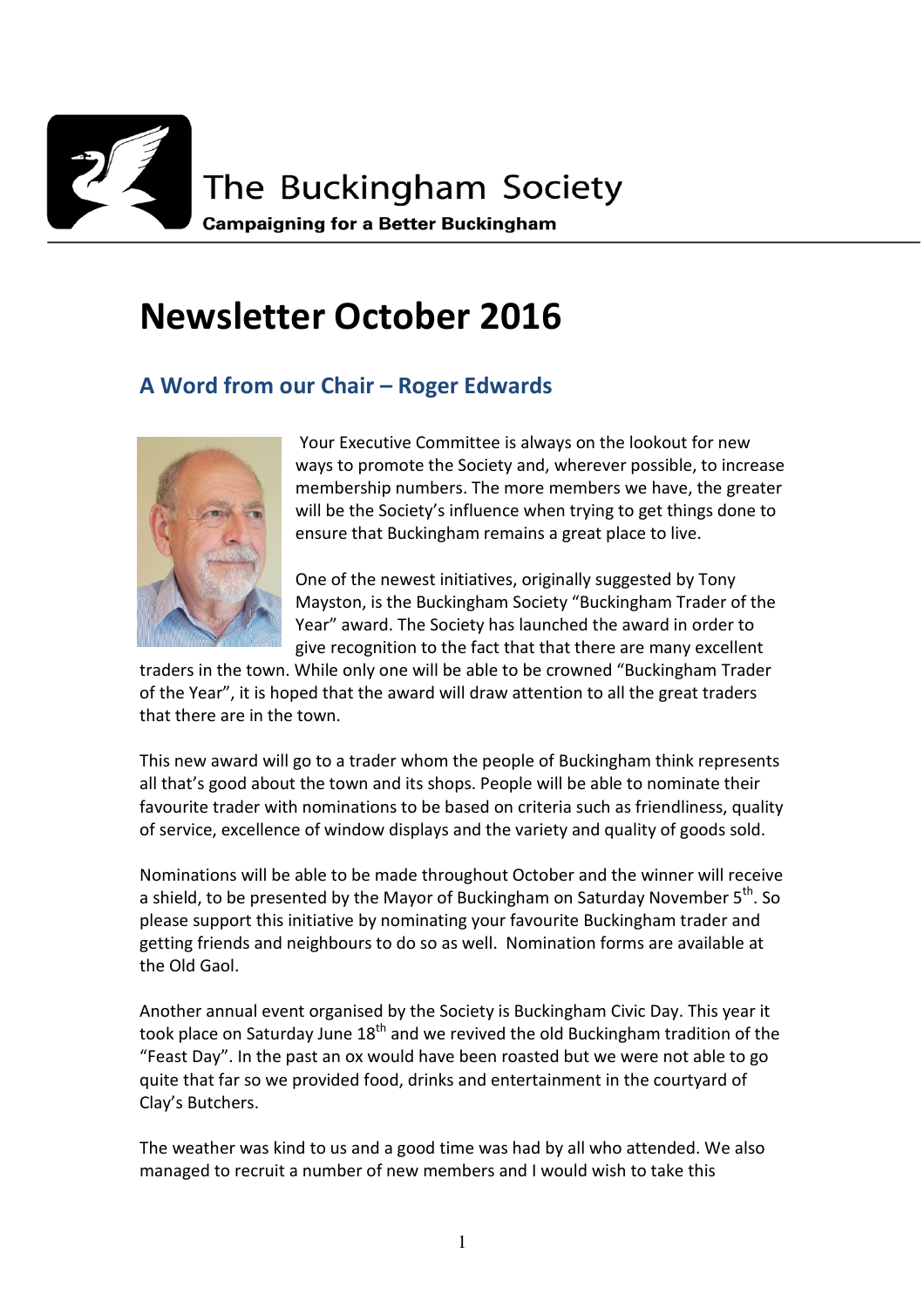opportunity of welcoming them all to the Society. It was good to see so many people enjoying themselves in Buckingham summer sunshine.

The Buckingham Society is very grateful to Jackie Bramham and her team at Clay's for providing the food and facilities and also to AVDC and Waitrose for their sponsorship of what proved to be a great way to celebrate Buckingham.



You will see elsewhere in this newsletter various items relating to the work of your committee aimed at trying to ensure that Buckingham remains a good place to live in. I am always impressed by the sheer amount of work that is put in by all members of the Committee. Whether it is considering planning matters large and small; pushing for better and safer cycling and/or walking routes around the town; keeping an eye open to protect our existing green and open spaces or attending Town Council and other meetings, Executive Committee members are always busy discharging Buckingham Society business.

Buckingham will continue to face many challenges – not least how to cope with increasing numbers of houses to be built here. You can rest assured that your Committee will continue, alongside colleagues from the Town Council, to work hard to mitigate the consequences of change.

# **Planning – Carolyn Cumming**

**The Vale of Aylesbury Local Plan** - The Society submitted a response to the draft consultation plan, detailing our concerns. These included:

1. The lack of information when assessing both housing and population numbers, particularly in relation to what is referred to as "unmet need" from neighbouring districts to the south of Aylesbury Vale.

2. That allocations within made Neighbourhood Plans should be built out before any new sites come forward within the revision period.

3. Revision of Buckingham's Neighbourhood Plan cannot be undertaken without further detailed knowledge of future transport improvements; e.g. East-West rail and Oxford-Cambridge Expressway.

We questioned the need for a new settlement within the Vale, which in our view would lead to unacceptable urban sprawl.

It is intended that a summary of all responses will be posted on the District Council's website but one month on from the closing date for responses (5<sup>th</sup> September), no further information has been posted. A second consultation on the proposed final draft is promised for January 2017.

**Planning Applications -** There have been several major planning applications, the outcome of which has yet to be determined:

**16/01850/APP University Precinct, Hunter Street**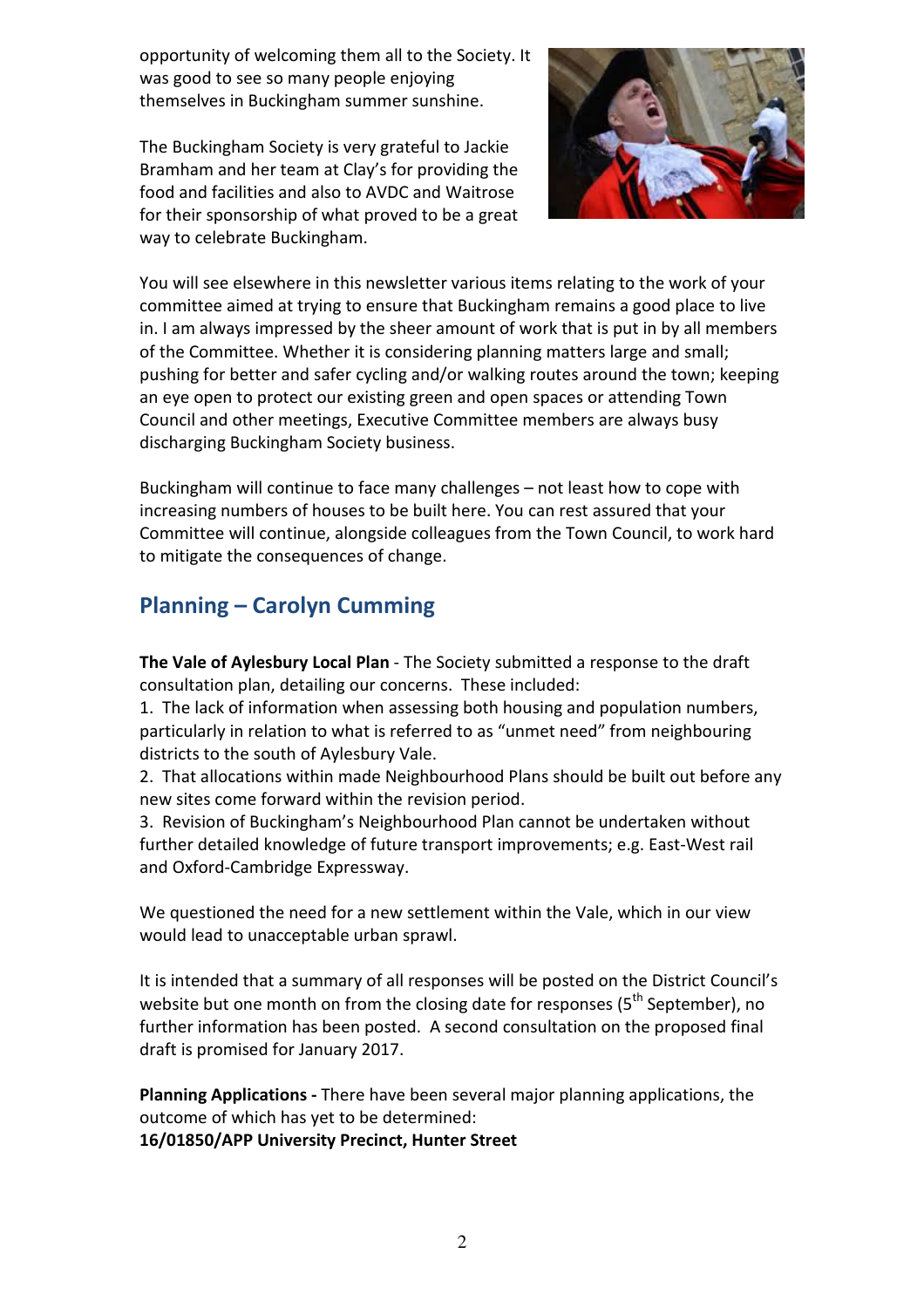The Society is broadly supportive of this proposal to replace the Santander building with a new teaching block. Although the size of the building will loom large in comparison, we believe the layout will fit with both the street scene and the campus.

### **16/03302/APP Care Home Cornwalls Meadow**

Following presentations within the town, this application for 68 assorted care home places has recently been received. The Society backs the Ecology report which calls for a 10 metre wide wild 'buffer' zone next to the river. We also feel it is essential to grant public access to the riverside. Loss of parking and re-siting of recycling bins also an issue.

### **16/03138/APP Revised Plan for Block 2 of 'Nightingale Rise'**

Approval for 27 units within Block 2 of this development was received in 2012. The applicant now seeks to increase the number of one bedroom apartments, increasing the number of units by 11.

#### **16/02641/APP Hamilton Precision**

This application for 51 residential units continues to generate debate with regard to flooding issues and access.

### **16/02320/AOP Land to the East of Buckingham, Stratford Road**

Although in the parish of Maids Moreton, this site lies next to Page Hill and the application for 140 dwellings relies totally on Buckingham for all facilities. The Society opposes the application, which would see an intrusion into open country and a dangerous access on to the A422 opposite Lockmeadow Farm.

### **Planning applications approved**

Despite objections from both the Town Council and the Society, Domino's Pizza was granted permission on appeal to establish a take-away on the site of the former Willen Hospice shop in Bridge Street.

**Neighbourhood Plan -** Maids Moreton is currently in the process of creating a Neighbourhood Plan.

# **University of Buckingham Public Consultation: Station Road – Kathy Robins**

The University invited the public to comment on its plans for student accommodation in the Chandos Road car park, Station Road. The online consultation ended on Friday 14<sup>th</sup> October 2016. Our response was as follows:

"We realize that the University has not yet made a planning application and so we make the points below in the hope that they may influence your decision making, with the aim of adding a building of real distinction to the town.

Design – Our key point is here:

• This building will dominate one of the most important vistas in Buckingham: the length of Chandos Road. The proposal presents an opportunity for the university to promote itself as an exponent of innovative architectural design. An exciting elevation acting as a focal point here would be something of which both the university and the town could be proud and would be constantly seen by many people. The current proposal is dull and fails to grasp this opportunity.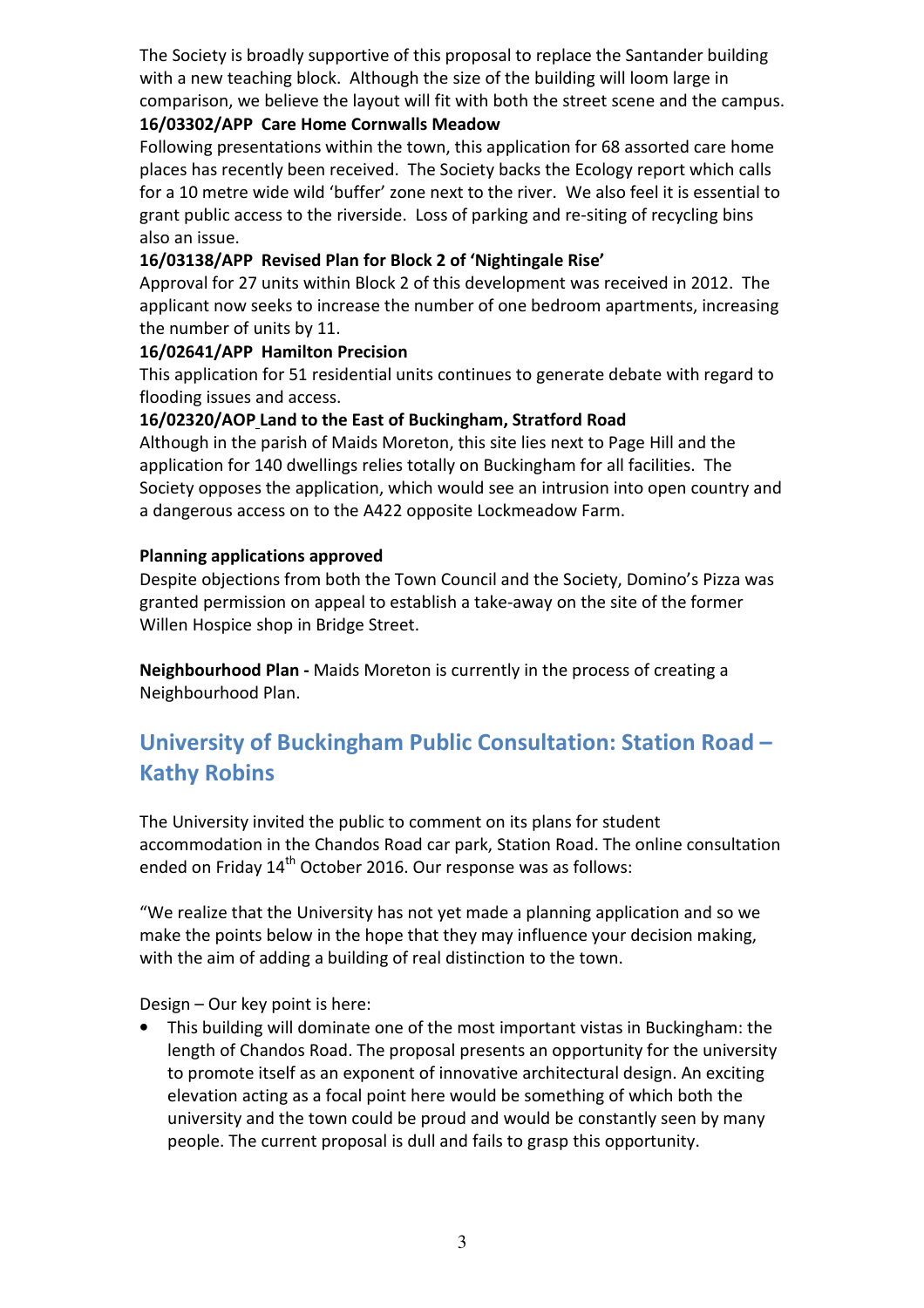We would therefore propose that either:

- The current architect is invited to submit alternative designs of a much higher standard, which reflect the importance of the building to the town
- Or it might even be worth running an open architectural competition specifically for this aspect of the work.

This building offers an opportunity to bring some contemporary architectural excitement to Buckingham."

The picture top right below is an image of how the view up Chandos Road would look if the current design is accepted.



The Vice Chancellor reacted positively to the points we made above and has promised to stay in touch with us about them.

# **The Transport Group – David Child**

The Transport Group continues to work on a number of projects and of course unfortunately they have to revisit some the tasks they thought had been resolved.

The latest re-visits were the BCC defined paths BUC /22/2 & 22/1 & 13/2. These defined paths have been reported to BCC as they are not serviceable, safe - even for the able bodied. Our aim is to make these rights-of-way suitable for use for all members of the public. The latest group marked on the map below runs from the Tesco store entrance round the bypass. Also the pathway marked in brown skirts to the east of Lace Hill and links across country to the A413.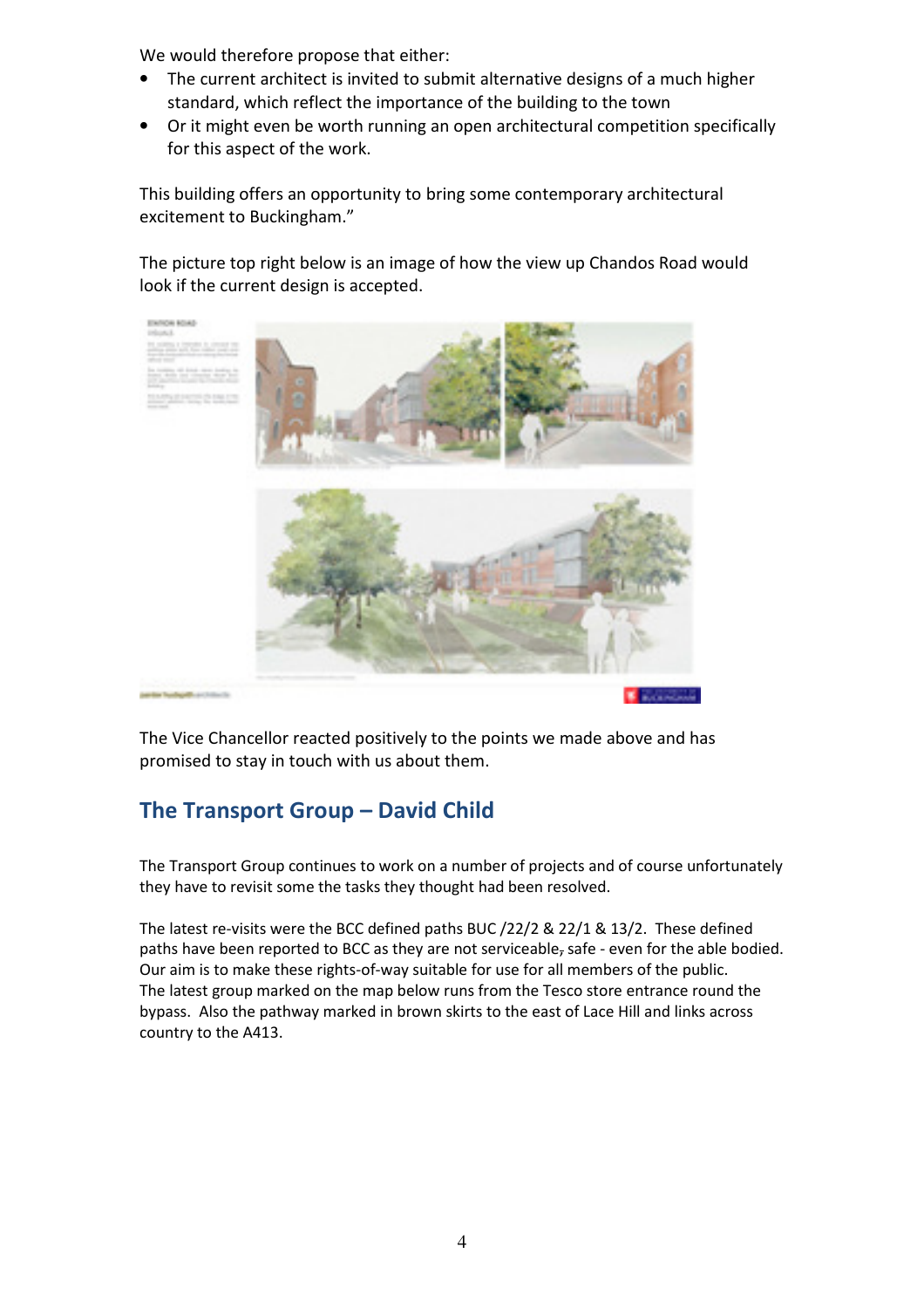Public rights of way map



This is the type of obstruction that is found on the 22/2 rights of way (in fact I could not work out the correct route).



#### On a brighter note **Buckingham / Winslow Cycleway**

The link to Winslow funded by the east / west railway is well under way and is expected to completed February 2017. Pictures taken from the latest BCC bulletin

If you would like to see more detail use this link

http://www.buckscc.gov.uk/transport/scheme-and-projects/strategic-economic-plan/a413 sustainable-travel-scheme/



# Green and Open Spaces – Ian Orton

A recent surge of vandalism on the part of developers, who have destroyed a number of trees, hedgerows and habitats around the town over the past year, has resulted in Buckingham Town Council creating a new steering group with interested parties to monitor the situation and consider ways in which we can conserve as well as enhance the environment within the town.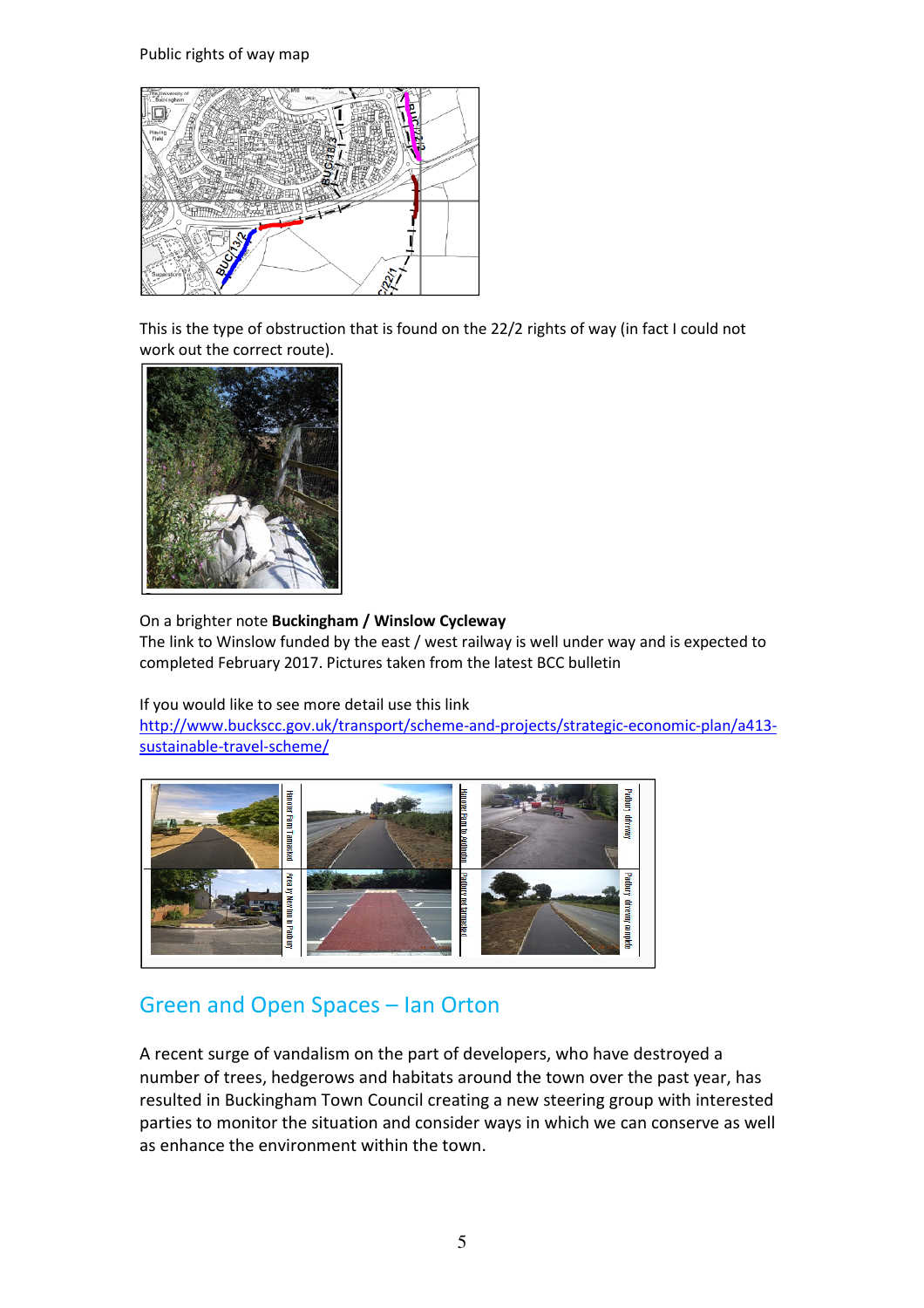I will represent the Buckingham Society on this committee, the first meeting of which is scheduled to take place in November. Other members of the steering committee will include organisations like the Buckingham Canal Society, Friends of The Railway Walk and Friends of Maids Moreton Avenue, all of whom are represented on Councillor Ruth Newell's Wildlife Committee, which continues to meet on a regular basis.

The new steering committee could be a useful forum to promote and help coordinate action with other groups for two of our ongoing projects, namely David Child's footpath and bridleways project and my (latent) linear park concept.

There has been action of sorts to "repair" the damage caused by developers to trees, hedgerows and habitats, although prevention is always better than cure.

AVDC's ecologist has submitted detailed proposals, included new planting, to help reinstate the hedgerows and trees destroyed during work associated with the Clarence Court development off Tingewick Road.

The developer at The Sidings, off Lenborough Road has agreed to the University reinstating at least part of the damage sustained in the vicinity of the former railway station platforms, if not replant the former hedge that was grubbed out.

In addition the Town Council have recruited more tree wardens - including some Buckingham Society Members to watch over our stock of trees and identify suitable sites for new planting.

The latter will almost certainly include the putative St Rumbold's Park which hopefully will form part of the equally putative linear park extending from the Radclive roundabout to Lock Cottage on the rewatered canal. Apparently there is quite a variety of funding sources for tree planting.

Nonetheless, it is very sad to report that there has been a recent outbreak of more conventional vandalism on the Railway Walk and Chandows Park with fencing, signs and picnic tables destroyed.

It is also sad to report that The Green Man on Maids Moreton Avenue may not be around for much longer as he is currently being attacked by woodworm. Another instance of nature taking its course!

## **The Buckingham Neighbourhood Action Group – Kathy Robins**

NAGs were originally set up by the Home Office in the 1990s to provide a direct link between the police and the communities that they serve, bringing together the police, local agencies, and community groups to address and seek resolution to local issues. The local NAG has been an effective forum for discussing and looking at ways to resolve local problems, such as crime, littering, noise nuisance and speeding. It has been very effectively chaired for the last ten years by Buckingham Town Councillor Mike Smith.